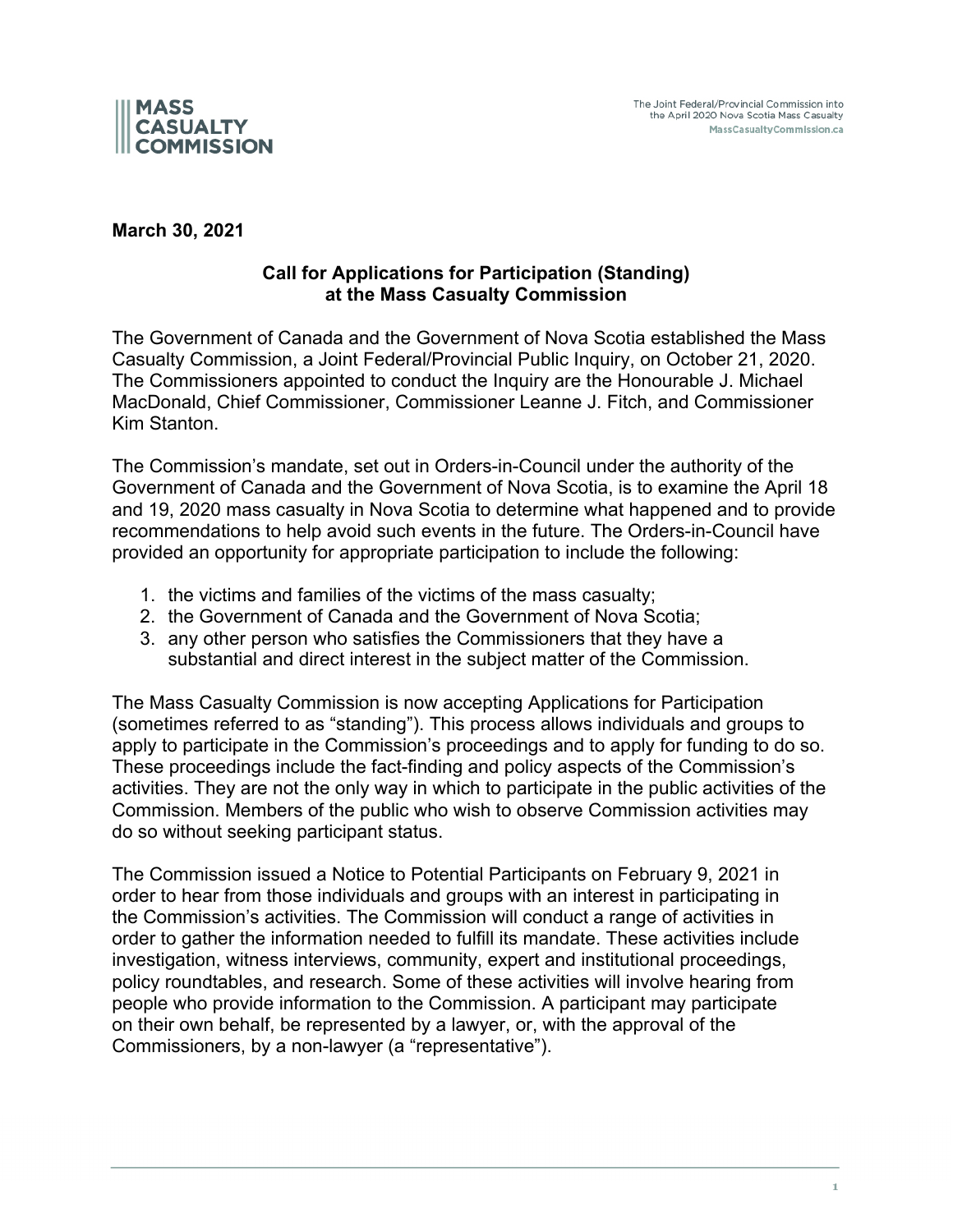Certain people were granted an opportunity for appropriate participation in the Ordersin-Council establishing the Commission: the victims and families of the victims and the federal and provincial governments have this opportunity. Unless a member of these two groups, you must show that you have a "direct and substantial interest" in the Commission's mandate.

Applications for Participation at the Commission's proceedings are invited from any person with a substantial and direct interest in the subject matter of the Commission. The manner of participation of the persons given participant status shall be determined by the Commissioners.

The Commissioners may also make recommendations for funding to the Clerk of the Privy Council to support an applicant's ability to participate in the Commission where, in the view of the Commissioners, that person would not otherwise be able to participate.

## **Application Process**

Any individual or group who wishes to be a participant must download the PDF application form (https://masscasualtycommission.ca/files/documents/ participation/participation-and-funding-form.pdf) and send the completed form via email to participation@masscasualtycommission.ca no later than **April 12, 2021**.

Should you require support completing your form, or if you would like to receive a hard copy form, please contact Maureen Wheller, Community Liaison Director for assistance: Maureen.Wheller@masscasualtycommission.ca or 902-626-8673. Please visit the Mass Casualty Commission website for additional information on the Applications for Participation: https://masscasualtycommission.ca/participation/.

**Please note that victims and families of victims do not need to complete a form for participation**. With regard to the funding application, unrepresented victims and families of victims should contact the Community Liaison team for assistance: Maureen.Wheller@masscasualtycommission.ca or 902-626-8673.

Decisions by the Commissioners on participation and funding are expected to be made on the basis of the written information provided in the application form and the accompanying documentation. Should oral submissions be required, the Commissioners will determine the date and format for the oral submissions.

Decisions regarding applications for participation and funding will be listed on the Commission website.

#### **Participation Enquiries**

For additional information, please see Frequently Asked Questions: https://masscasualtycommission.ca/participation/faq/. Should you have further enquiries please contact us at participation@masscasualtycommission.ca.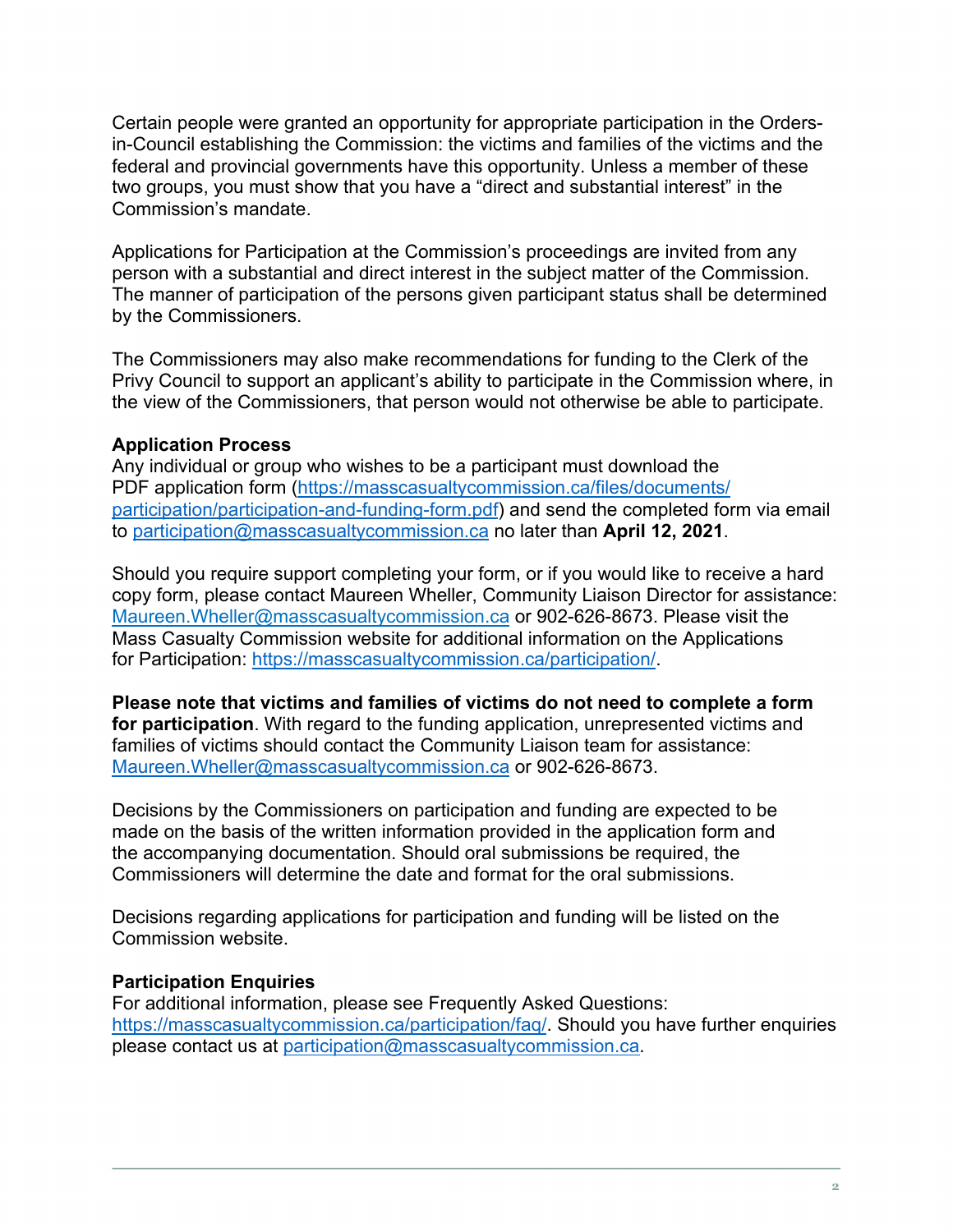# **RULES ON PARTICIPATION AND FUNDING**

# **General**

- 1. These Rules on participation and funding apply to the Mass Casualty Commission (the "Commission"), established pursuant to Nova Scotia Government Order in Council 2020-293 and Government of Canada Order in Council 2020-0822.
- 2. The Commissioners may amend, supplement, vary, or depart from any rule as they deem necessary to ensure the Commission is thorough, fair, and timely.
- 3. These Rules relate to the opportunity for participation in the Commission's proceedings, including the fact-finding and policy aspects of the mandate.
- 4. In these Rules, "participants", refers to individuals, groups, governments, agencies, institutions, or other entities granted an opportunity to participate in the Commission's proceedings.
- 5. Those applying for an opportunity for appropriate participation are "applicants" in these Rules.
- 6. All participants, witnesses, and their lawyer or representative in the proceedings shall be deemed to undertake to adhere to these Rules, and may raise any issue of non-compliance with the Commissioners.
- 7. The Commissioners may deal with a breach of these Rules as they deem appropriate.
- 8. Commission Counsel have the primary responsibility of representing the public interest throughout the Commission, including the responsibility to ensure that all matters that bear on the public interest are brought to the attention of the Commissioners. Commission Counsel will assist the Commissioners throughout the inquiry and ensure the orderly conduct of the inquiry process.

# **Participation**

9. Any individual or group who wishes to be a participant must download the PDF application form (https://masscasualtycommission.ca/files/documents/ participation/participation-and-funding-form.pdf) and send the completed form via email to participation@masscasualtycommission.ca no later than April 12, 2021. Should you require support completing your form, or if you would like to receive a hard copy form, please contact Maureen Wheller, Community Liaison Director for assistance: Maureen.Wheller@masscasualtycommission.ca or 902-626-8673.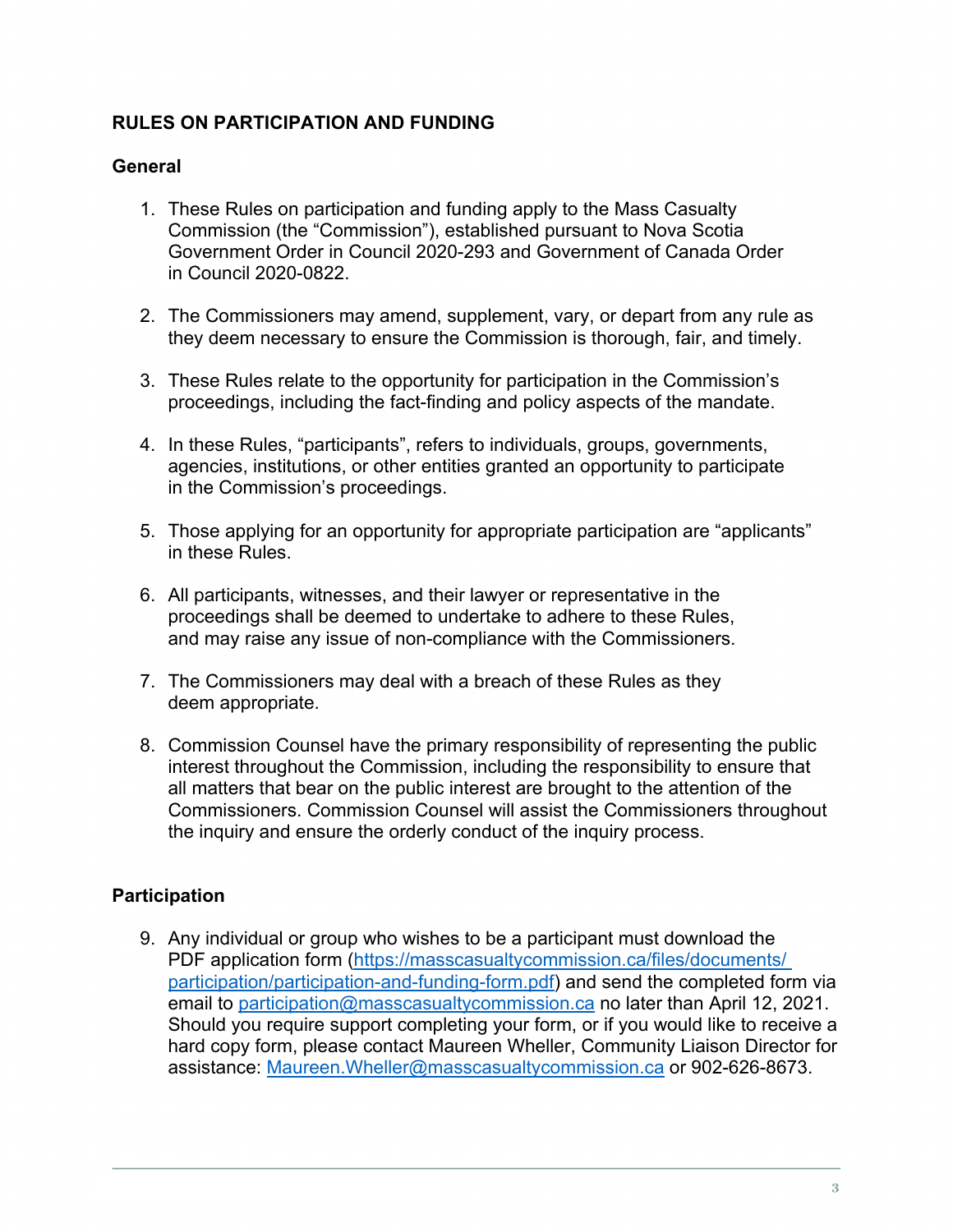Please visit the Mass Casualty Commission website for additional information on the Applications for Participation: https://masscasualtycommission.ca/participation/.

- 10.Applications in writing for the opportunity to participate must include the following information:
	- (a) The applicant's name, address, telephone number, email address;
	- (b) The name of the lawyer or representative, if any, representing the applicant together with their address, telephone number, and email address;
	- (c) An explanation of the applicant's substantial and direct interest in the subiect matter of the Commission having specific regard to the mandate of the Commission.
- 11.Participation in various aspects of the Commission's work will be granted at the discretion of the Commissioners in accordance with the mandate.
- 12.The Commissioners will make decisions about participation in the Commission's proceedings based on the completed application form and supporting documentation. Should oral submissions be required, the Commissioners will determine an appropriate time and format.
- 13.The Commissioners may determine those aspects of the Commission's work in which a person granted an opportunity for appropriate participation may engage and the form of their participation.
- 14.The Commissioners may direct that a number of applicants share participation with those with whom they have a common interest.
- 15.Those granted an opportunity for participation will be designated as "participants" before the Commission.
- 16.Further information with respect to participation may be available on the Commission's website: https://masscasualtycommission.ca/.

# **Funding**

17.Pursuant to the mandate of the Commission, the Commissioners may make recommendations to the Clerk of the Privy Council regarding funding for a participant, where, in the view of the Commissioners, the person would not otherwise be able to participate in the Commission without such funding. Funding recommendations will correlate with the Commissioners' determination of the appropriate degree of participation for each application for funding.